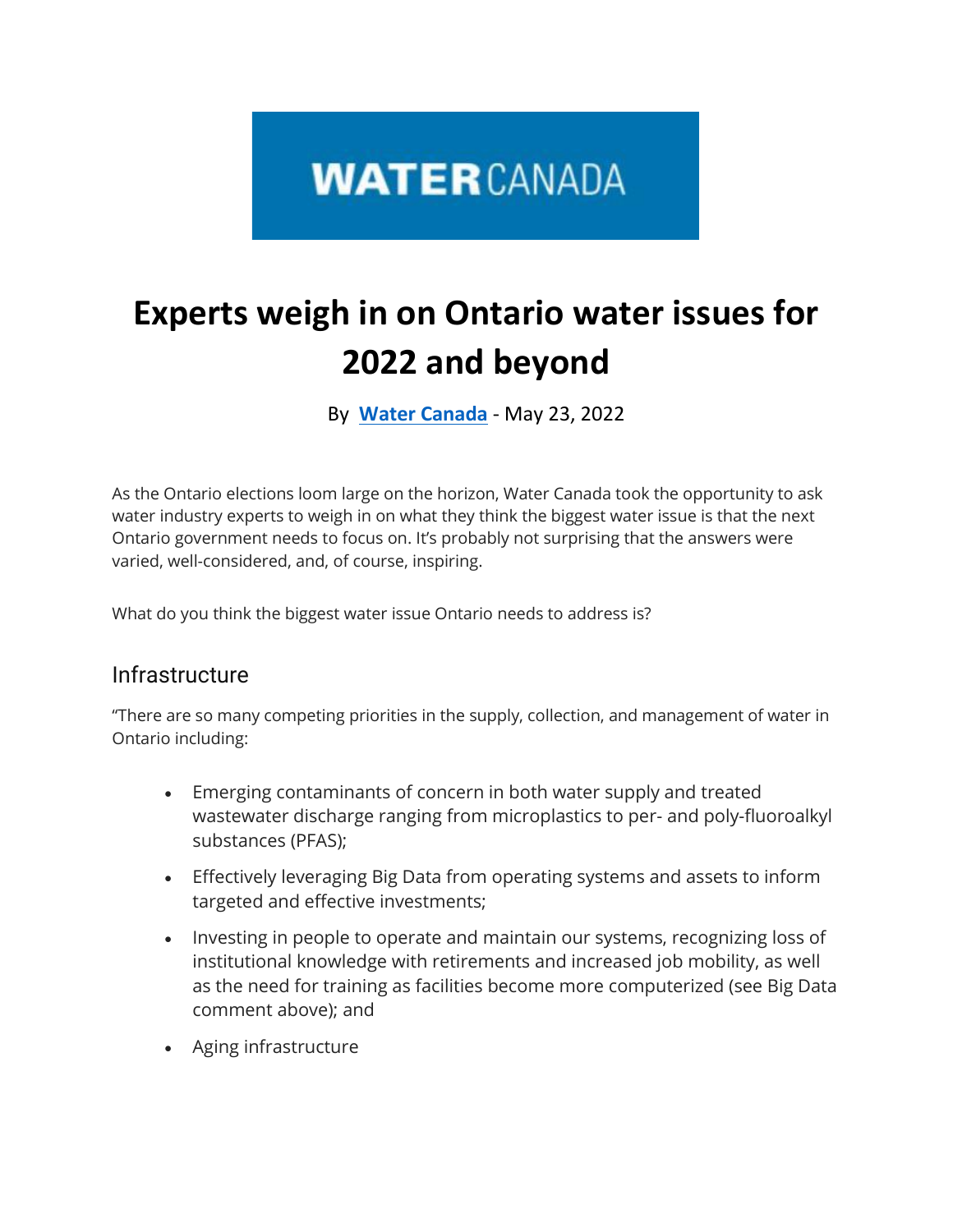However, the item which should be the biggest priority for the provincial government is supporting the modification of our systems to provide resilience to climate change. This permeates every aspect of the water industry from design standards that consider more intense rainfall and higher seasonal temperatures, to hardening of existing infrastructure to withstand future climate conditions. The province recently announced an investment in building, upgrading, and rehabilitating storm and wastewater infrastructure. This is an important investment as peakier storm events overwhelm existing sewers and result in sewage entering the environment in areas with combined sewers.

In addition, changing climate affects can affect the efficiency of building systems, expected service life of structures, and alter source water quality for potable systems. Tools to assess climate impacts, like the Public Infrastructure Engineering Vulnerability Committee (PIEVC) High Level Screening Guide, must become part of designing any infrastructure investment.

This is not a question of weighing risk against cost. Planning and investing in resilience now avoids expensive responses to future emergencies created by conditions that are not just probable, but inevitable." – *Susan Liver, P.Eng., PMP, is a Business Leader for Eastern Canada in Stantec's Water Business Line*

"The OSWCA believes in sustainable water and wastewater systems across Ontario. Unfortunately, much of Ontario's core infrastructure is in urgent need of rehabilitation and replacement. The Financial Accountability Officer of Ontario estimates that the current municipal infrastructure backlog is about \$52 billion. This would be the cost to bring municipal assets that require capital spending into a state of good repair.

Buried infrastructure is often 'out of sight and out of mind' to the public, and even elected officials. OSWCA believes investment in water and wastewater systems shouldn't be political, we believe the sale of water should be priced to offset the cost of system maintenance and expansion." – *Patrick McManus, Executive Director, Ontario Sewer and Watermain Construction Association*

"Water infrastructure in Ontario has a significant leakage problem that is creating costly inefficiencies in water systems across the province. Developing a new approach to funding strategies to mitigate this issue will be crucial to realizing improvements.

A 2021 RCCAO commissioned study found that municipalities across Ontario on average lose 10 percent of the system's capacity to leaks, while some towns and cities leakage rate can be over 40 percent. Leakage issues in infrastructure system contribute greatly to increased costs and greenhouse gas emissions, because a lot more energy is needed to push enough water through the system to meet demand in what is already a very energy-intensive process.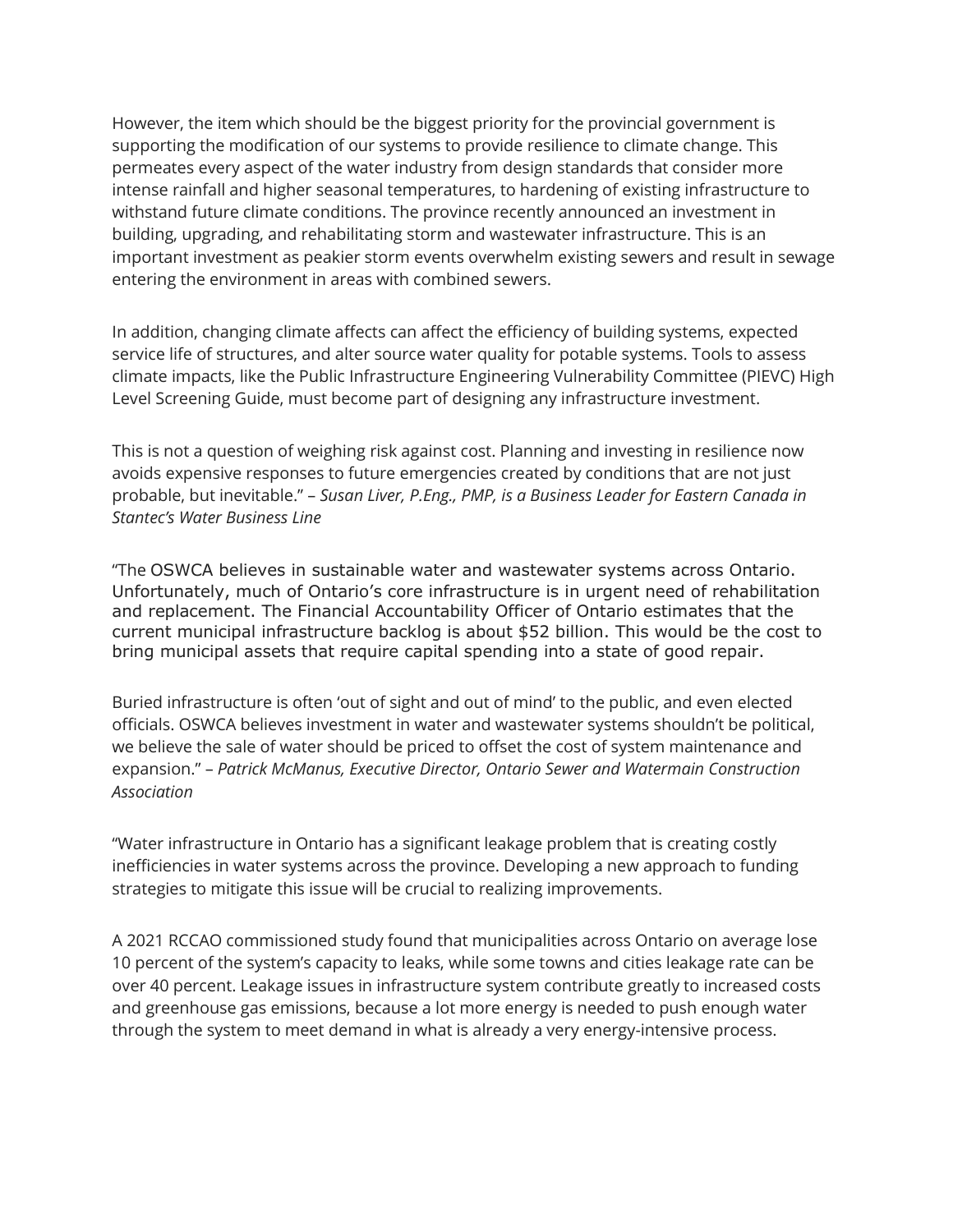To maximize the impact of water infrastructure funding, a continued focus on asset management planning is needed. The past few years have shown that sustained attention and investments in infrastructure asset management and rehabilitation are the more cost-effective options. Inadequate investments deteriorate assets further and only exasperate future funding needs, hinder economic and environmental progress, reduce service quality, and erode the value we created in our assets.

Over the last several years, Ontario municipalities have developed better water assets and more detailed knowledge about managing water systems than ever before, but challenges remain in many parts of the province. While the scope of the problem varies, the challenges faced by are fundamentally similar in nature. Small municipalities often do not have a tax base large enough to fund infrastructure projects, while large cities like Toronto have massive systems with an exponentially greater number of areas where problems may arise. Therefore, it is imperative that provincial funding continues to be provided to address ongoing improvements to water infrastructure." – *Nadia Todorova, Executive Director, Residential and Civil Construction Alliance of Ontario*

## Increased budget for environmental action/Legislature

"As the next Ontario government enters its new mandate, it will be faced with enormous challenges related to climate change impacts on water and wastewater infrastructure, and on aquatic ecosystems and human health.

For example, what used to be a 100-year storm event can now be expected to occur several times every 50 years. Insurance risks, sewer designs, stormwater management systems, and zoning based on flood risk will all have to adjust to this changing reality.

With higher water temperatures, dissolved oxygen will be reduced in lakes, rivers, and reservoirs. Pollution from land use will be amplified by projected increases in precipitation intensity and longer periods of low flow. Increased pollution coupled with increased temperatures will result in massive blooms of harmful algae and bacteria.

Climate change is also impacting on human health in several ways. Climate-driven infectious diseases are increasing. Water security in remote communities, especially Indigenous communities remains a serious challenge. And vector-borne diseases such as the West Nile virus and Lyme disease are increasingly prevalent further north.

The incoming Ontario government will be facing all of these challenges at a time when its capacity to deal with water and environmental issues has been seriously diminished. During the 30 years of legislative activism since Ontario enacted its Environmental Bill of Rights in 1993, environmental program budgets have been cut in half while overall governmental spending doubled in constant dollars.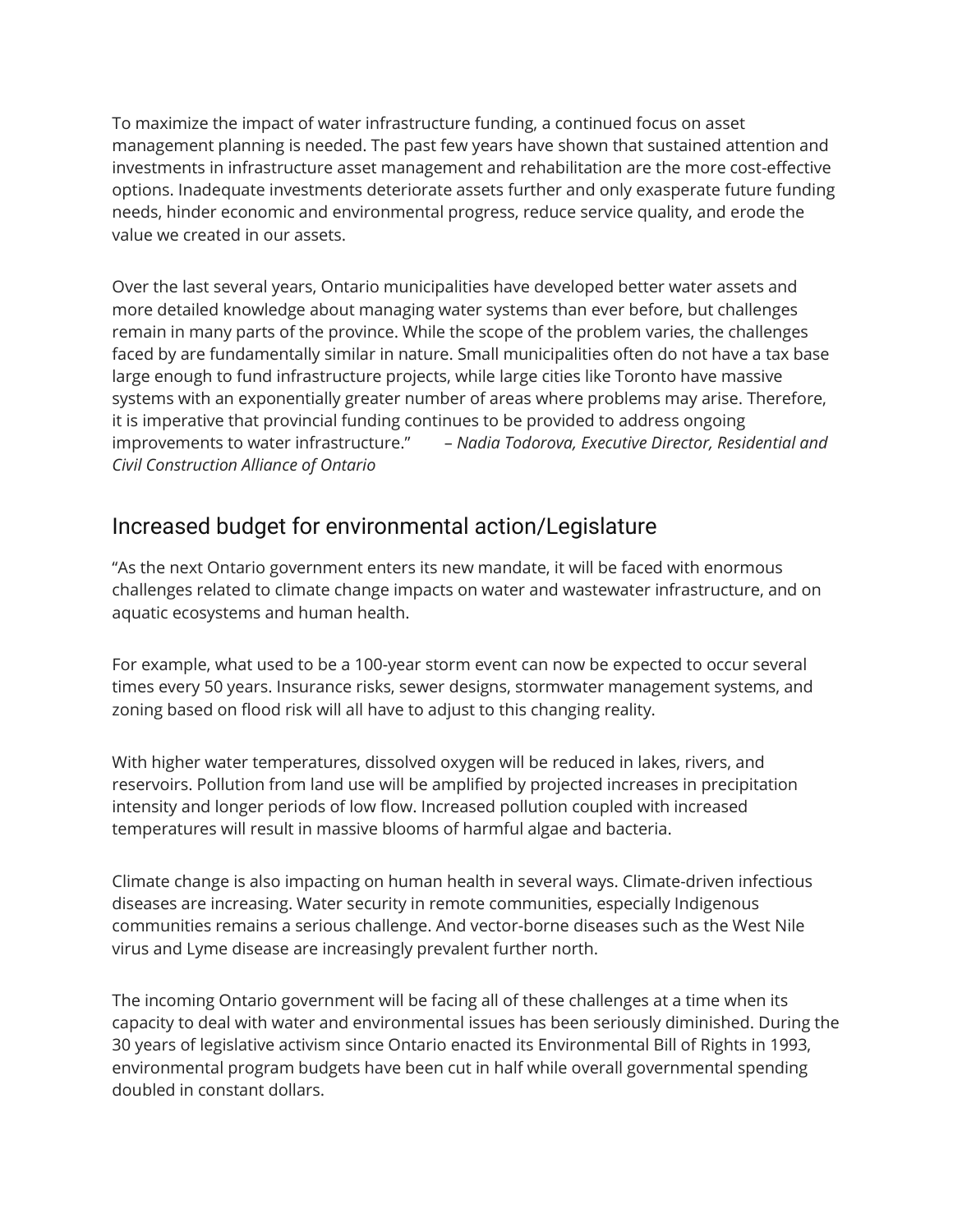That trend cannot continue. Ontario citizens expect and will demand better." – *Ralph Pentland, Member of the Forum for Leadership on Water and former Director of Water Planning and Management in the Canadian federal government.*

"When we care for and invest in our waterways—wetlands, peatlands, headwater rivers, lakes and more—we are more resilient in the face of climate change. We make great strides in protecting biodiversity. We enable clean drinking water. We preserve traditions and, when done properly, we uphold Indigenous rights. Protecting our waterways is the single biggest water issue for our next government to embrace.

When I say protecting, I mean there is more that can be done beyond setting land or waterways aside for conservation purposes. I mean restoring and enacting legislation that has been designed for the purpose of protecting our waterways. I mean ensuring solid data collection so that decision-makers at every level have the evidence to support informed decisions. And I mean a public, young and old, that is informed and engaged on the issues affecting their local waterways so that they can actively contribute to their care and protection.

As Canada's most populous province, Ontario shirked its responsibilities to water by allowing our legislation to be eroded. In so doing, we prioritized the needs for development and resource extraction over the protection of waterways, sometimes even pitting freshwater protection against providing sufficient housing options. It is a fallacy that these needs cannot all be met; good legislation is a tool to ensure that they can. Because of changes to legislation, we can expect altered flooding regimes and intensity of peak flow, the removal of important riparian habitat and degradation of water quality, and even less protection for species at risk within Ontario.

Protected waterways are good for Ontario in many, many ways. This is clear from British Columbia, where the economic impact of protecting and enhancing watersheds is valued at \$5 billion annually. Ontario can embrace this, too." – *Laura Reinsborough, CEO, Ottawa Riverkeeper*

# The Great Lakes

"Right now, no matter if you're a politician, business owner, resident, or visitor to Ontario, the biggest water issue is the Great Lakes. As the world's largest freshwater reservoir, it's home to over 40 million people, which makes it our greatest drinking water source. Protecting it should be imperative.

This year, 2022, we'll be celebrating the 50th anniversary of the Great Lakes Water Quality Act, which coincides with our neighbours to the south also highlighting the 50th anniversary of the Clean Water Act. Making 2022 a big year to look back at what we've achieved in protecting our greatest resource, while also looking ahead to what needs to continue.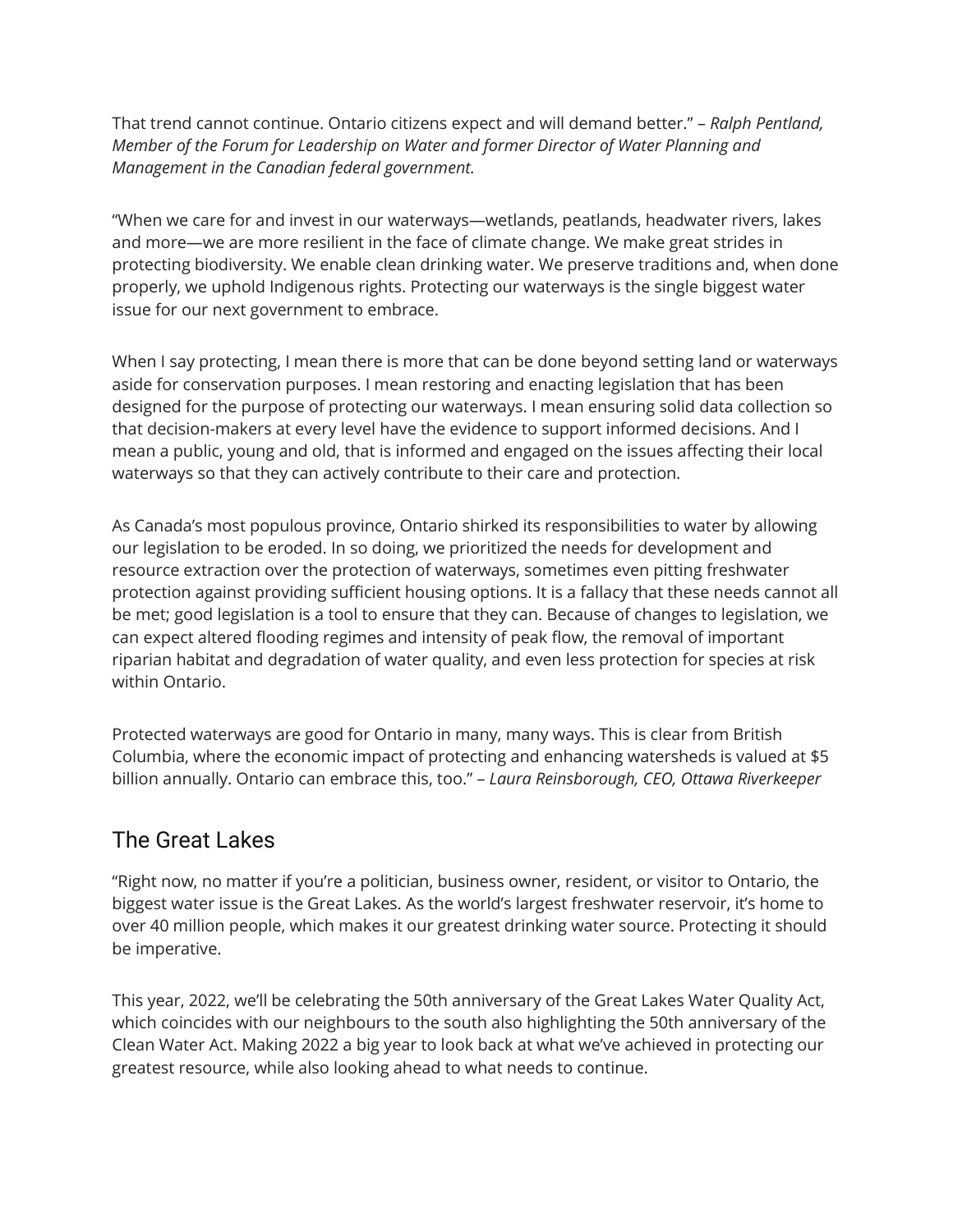In that future, we see it crucial that more community science-based water monitoring and sharing of data as the way forward to better connect people to the water's edge. As we start the UN Decade of Ecosystem, helping communities foster a relationship with their waterbody, is the greatest form of restoration and protection.

All of this starts with a push to create more access to swimmable, drinkable, fishable water for everyone." – *Mark Matson, President of Swim Drink Fish, Waterkeeper for Lake Ontario, a water quality advisor to the International Joint Commission, a board member for the US-based Waterkeeper Alliance, and a member of Ontario's Great Lakes Guardians Council.*

### Prioritizing water

"The biggest water issue to be addressed is not a problem but an opportunity; the recognition and leveraging of water as a central opportunity to forge progress.

Ontario, along with Canada and the world, is experiencing and managing the impacts of many major challenges like climate change, shifting population distributions, and declines in biodiversity and ecosystem health. While these challenges are often regional, national, or international in scope, their impacts are acutely felt and experienced at the local level — and the best solutions are frequently regional or local as a result.

There is an opportunity for the next provincial government to leverage the vital role water plays to make progress on shared challenges for our communities. Water management is at the heart of many complex challenges and alignment around water management can support our collective health and well-being through their links to water within urban and rural working landscapes, as well as protected and natural areas.

Given the central role water plays in the prosperity of communities, Canadian Water Network believes that water organizations are natural leaders for making progress on shared challenges. Water organizations have positive impacts within and beyond their communities, so approaching their support as anchors for community building is a powerful opportunity to achieve more effective prioritization of actions and investments." – *Bernadette Conant is the chief executive officer of Canadian Water Network*

"Ontario's 36 conservation authorities understand the value of water and how it's connected to what we do in our daily lives. The biggest challenges we see on the horizon, that have the potential to threaten Ontario's water quality and quantity, are the impacts of climate change and rapid urbanization.

As watershed-based resource management agencies, integrated watershed management is at the core of everything conservation authorities do. Watershed management is a proactive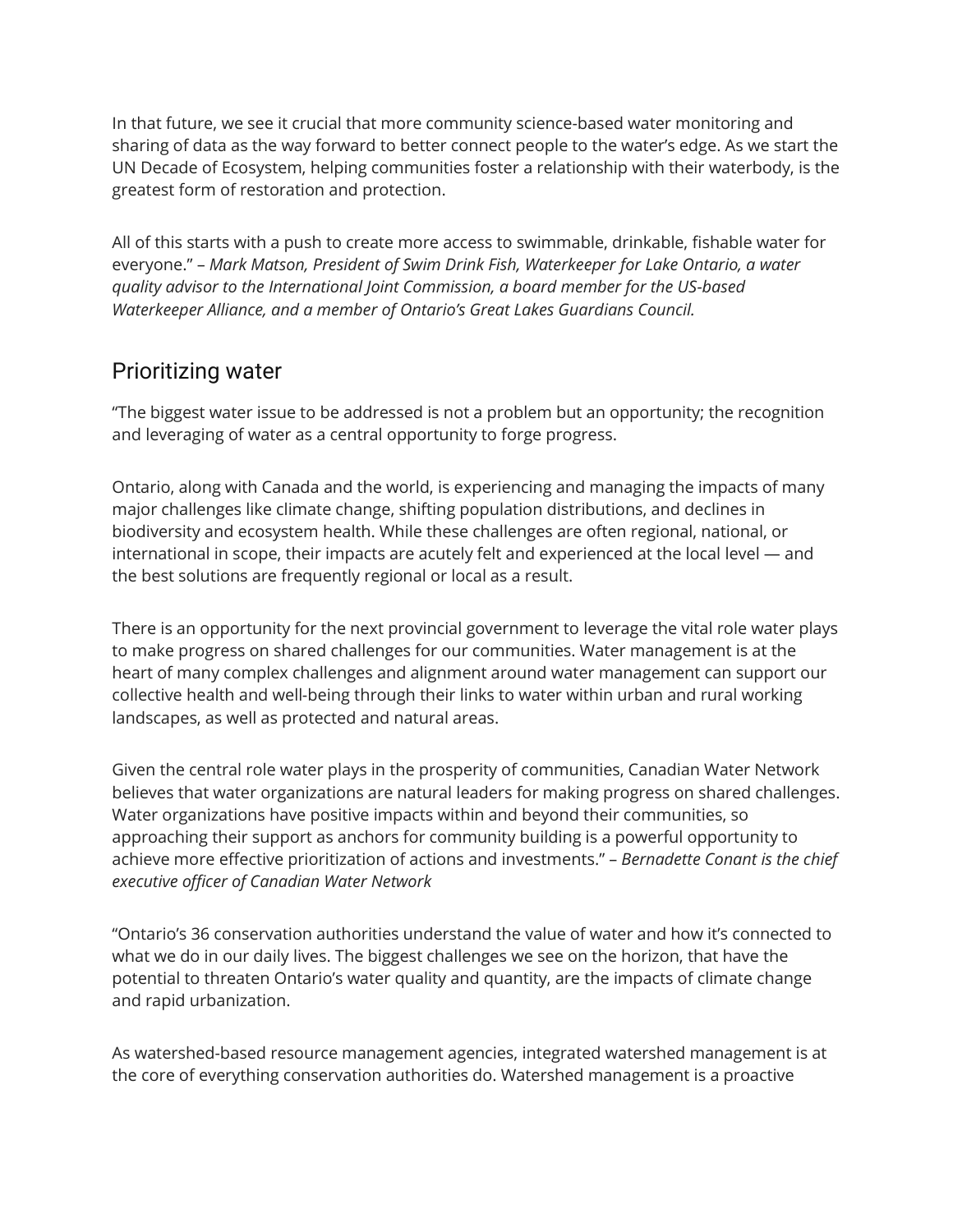measure, which can help us face current and future challenges to potential threats, while effectively supporting growth and development opportunities for the people of Ontario.

Conservation Ontario and conservation authorities' concerns around water are focused on flooding (including aging infrastructure) and droughts, drinking water sources, watershed streamflow, stormwater management, and rural runoff. Updated watershed science and continued support for conservation authority programs and activities such as natural hazards management, watershed stewardship, source water protection, ecological monitoring and reporting is much needed to protect our precious water resources and combat these concerns.

Ontario's strong watershed science has been built through the combined efforts of local, provincial, and federal scientists, and other experts. Through this science, effective policy is established to safeguard water resources, protect our farmland, improve water quality in the Great Lakes and ensure safe and sustainable water sources.

This results in safe and plentiful drinking water, lakes, and rivers in which we can swim and fish, as well as healthy soils, growing forests, and protected wetlands, and ultimately healthy ecosystems for us all to live and play in." *– Kim Gavine, General Manager, Conservation Ontario*

"Since the March 2019, Health Canada release of a revised lead guideline (with a new lower) limit of 5ug/L for lead in drinking water there has been no policy or regulatory response by the Ontario government. So, despite the current suite of lead control measures in place in Ontario, the health risks to water consumers (and particularly vulnerable populations) from lead in drinking water remain, with no apparent end in sight.

OMWA launched a 3-part webinar series in May-June of 2021 focussing on the issue of lead in drinking water and followed up with an online survey to gauge interest in remedying this situation from Ontario water professionals.

Given the importance of the lead file to our informed membership, the OMWA believes that the single biggest water issue that the next Ontario government needs to address is to reduce health risks to water consumers by eliminating all lead service lines in Ontario while ensuring exposures to the population are at or below the Health Canada's recommended lead drinking water standard during the elimination period."

*– Kathy Vassilakos, OMWA Vice President, City of Stratford Councillor & Co-Chair of Lead Working Group, and Cheryl Beam, OMWA Board Member, City of Greater Sudbury & Co-Chair of Lead Working Group*